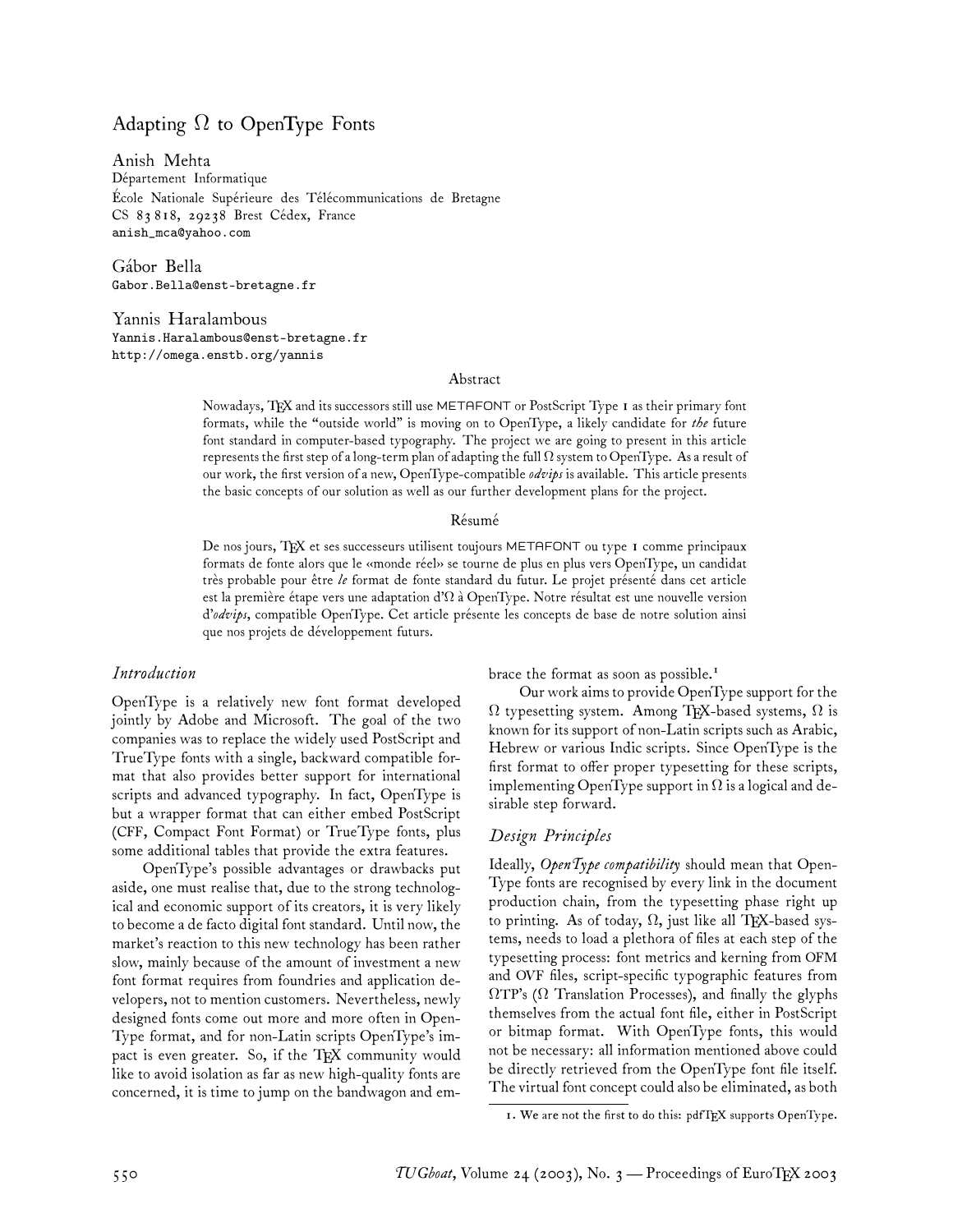$\Omega$  and OpenType are Unicode-compatible. Finally, the same OpenType font could be integrated, partially or in whole, into the final document to be sent to the printer.

However elegant and visionary (not to mention utopian) this scenario might be, it would certainly require a major rewrite of the whole  $\Omega$  system,  $\Omega$ TP handling included, as well as of the *odvips* utility. Support of OpenType's advanced typographic tables (GPOS, GSUB, etc.) as well as access to metric information would have to be implemented in  $\Omega$  internally, thereby short-circuiting OFM and OVF files. Such a solution, however, would mean abandoning Knuth's basic approach, which separates metrics (information needed for text layout) from glyph shapes (only needed at the final step of typesetting). Although this approach was partly inspired by limitations of memory and processing power at the time TFX was designed, it could be argued that the TFM/OFM concept has the advantage of acting as a common interface to the layout engine, independently of the actual font technology used. It also has to be added that extraction of TEX- and  $\Omega$ -compatible metric information from Open-Type tables is far from a trivial operation, as it will be shown later in this article.

 $\Omega$ 's input processing will also need to be extended so that users can turn on or off certain OpenType features by hand. Most importantly, user control is crucial over discretionary features like glyph alternates.

The real problem, however, comes at the final processing step: the sad fact is that there are virtually no printers today with OpenType support built in. Whatever our document format, the OpenType fonts it uses will necessarily have to be converted into a format the printer will recognise, either by the printer driver (available only for Windows and Macintosh) or at the application level. TFX-based systems, and more precisely, *(o)dvips*, produce PostScript documents directly, without using any drivers. Consequently, the only possible solution is to convert OpenType fonts, right before inclusion in the PostScript document, into a common font format recognised by most printers.

In summary, four major areas of the  $\Omega$  system need changes:

- 1. extension of  $\Omega$ 's control sequences to allow user control over OpenType features;
- 2. extraction of metric and kerning information from the OpenType font;
- 3. support for OpenType's advanced typographic tables, including GPOS, GSUB and BASE;
- 4. automatic conversion of OpenType fonts to a format supported by a vast majority of today's printers.

Due to the fact that full implementation of these functionalities will require a major rewrite of the whole Ω-*odvips* system, we have decided to approach the problem in three steps. As a response to the needs of the  $\Omega$  user community, a basic but working solution is going to be published as soon as possible, providing access to OpenType fonts, even if the advanced feature support is far from complete and not as user-friendly as it should be. This transitional solution is still based on OFM and OVF files, and only includes GSUB support. As a second step, in the new  $\Omega_2$  system (coming soon to a TEX Live near you) metrics will be read directly from the Open-Type font. Finally, full support of OpenType features as well as their corresponding input control sequences will be implemented in the long run.

The rest of the article deals with the improvements we have made so far to provide basic OpenType support. This includes metric extraction, GSUB support and font conversion and subsetting. In order to read the Open-Type font and produce the necessary OFM, OTP, etc., files, we have developed a handful of Python utilities, based on Just van Rossum's great *ttx* program and *ttf2pt1* from Mark Heath et al. Also, *odvips* has been patched to use and subset OpenType-originated fonts.

# *Conversion of Metric and Kerning Information*

In its present state,  $\Omega$  needs font metric files (OFM) in order to typeset glyphs. As long as direct OpenType access from  $\Omega$  is not possible, the corresponding OFM file will have to be created automatically during installation of the OpenType font. Whatever our input method, conversion of OpenType metric data into  $\Omega$ -compatible values is not a trivial process: it is not always possible to find an equivalence relation between the two approaches.

Information found in a TFM/OFM file can be divided into the following three categories:

- global information;
- metric information on an individual glyph level;
- information on glyph pairs.

*Global information* corresponds to font-wide parameters including *checksum, design size* of the font, *character coding scheme, font family, font size, font face* and *font dimension* parameters.

*Checksum* information could be kept as a trace of the original OFM file, but obviously, there is no standard OpenType table to host it.

*Design size* is usually a reference to the point size at which glyph outlines and spacing display the best. Design size information can be obtained from OpenType's GPOS table via the size feature tag, which contains both the design size and a suggested range of sizes.

OpenType fonts use the Unicode encoding to allow handling of large glyph sets. *Font family* information is available in the *naming table* (name) with the help of the predefined nameID of 1. However, this information is not of much interest as it is not used consistently.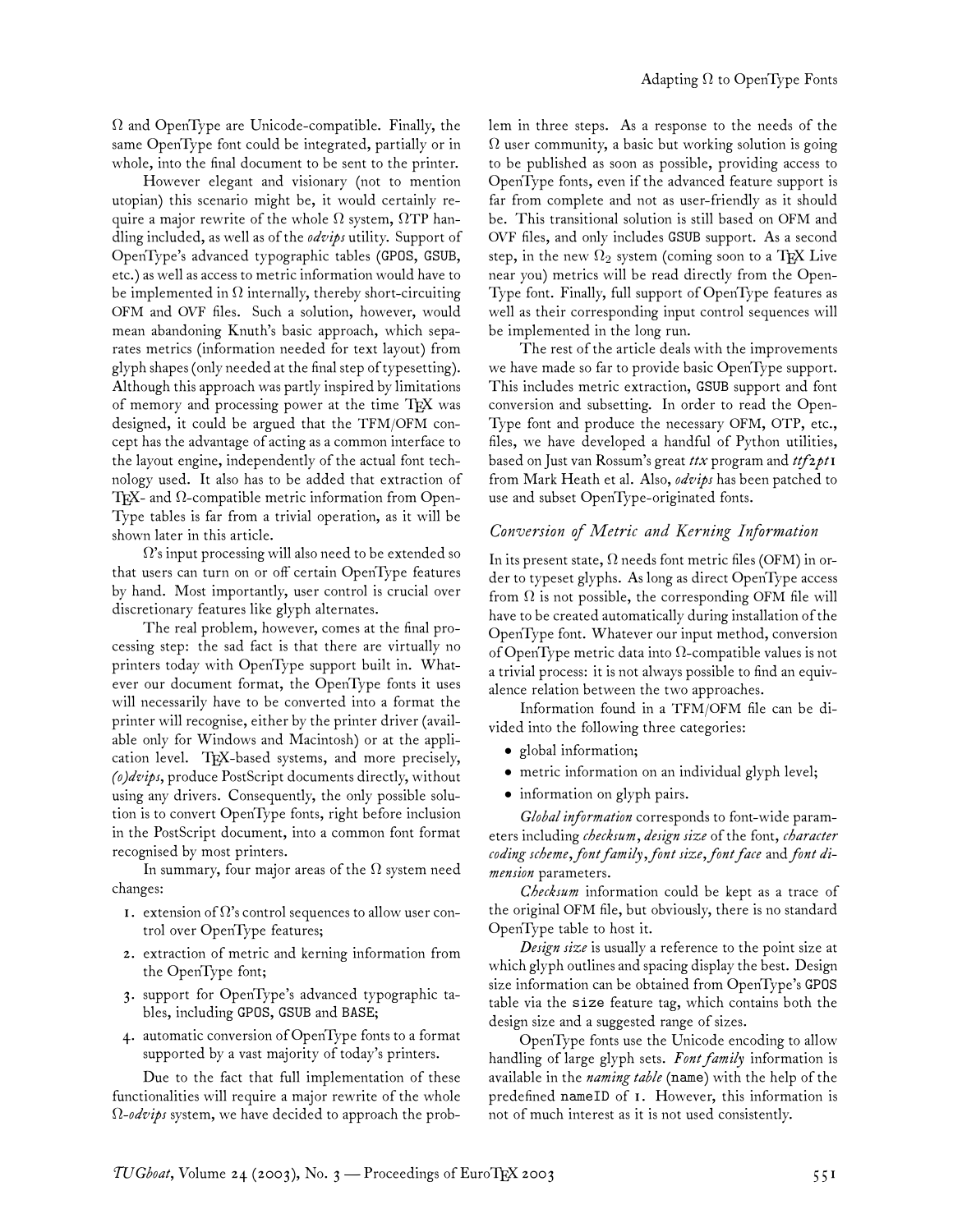Global information also includes font dimension parameters such as *slant*, *space*, *stretch/shrink*, *xheight* and *extraspace*. Slant in OFM corresponds to the *italicAngle* entry in OpenType's post table, which gives the angle in counterclockwise degrees from the vertical, zero for upright text and negative for text leaning right.

The equivalent of TEX's global *space* parameter in OpenType can be taken as the width of the space glyph.

Stretch/shrink information are not available in standard OpenType tables.<sup>2</sup>

Information regarding *xheight* is available as the *sx-Height* field in the OpenType OS/2 table. If it is not present then we can take the height of the non-ascending lowercase glyph 'x'. This metric specifies the approximate distance between the baseline and the height of non-ascending lowercase letters.

Finally, no equivalent of the *extraspace* parameter exists in standard OpenType tables.

*Metric information on an individual glyph level* in an OFM file corresponds to *width*, *height*, *depth* and *italic correction* parameters of individual glyphs. The *width* parameter corresponds to the *advanceWidth* value in Open-Type's hmtx (horizontal metrics) table.

*Height* and *depth* information are not explicitly available in OpenType as there is some difference in the way TEX/ $\Omega$  and OpenType deal with character dimensions. Figures 1–2 compare the two approaches, which we now describe further.

TEX and Ω have access to *abstract* height, depth and width parameters, in the sense that these values may be independent of the bounding box itself, of which they have no direct information. OpenType, on the other hand, provides bounding box, advance width and left and right sidebearing values so that both the width of the *abstract box* used for typesetting *and* the position of the glyph inside that box are known.

For OpenType fonts with TrueType outlines, the bounding box information is stored in the glyf table, while for CFF/OpenType, it needs to be extracted from the CFF data. Advance values and sidebearings come from either the hmtx or vmtx table, depending on the text direction. Nevertheless, the abstract height and depth parameters of TFM/OFM files are not present in OpenType in any form; vertical metric data such as advance height, top sidebearing, etc., are only used when typesetting vertically, they bear no relation to TEX's height and depth fields. Whether bounding box size parameters are acceptable as a substitute is also not evi-



FIG. 1: TEX's notion of width, height and depth.



FIG. 2: OpenType's notion of *advance width* and *bounding box*.

dent. Nevertheless, this substitution has been used when adapting PostScript Type  $\scriptstyle\rm I$  fonts to TEX for many years already.

Information regarding italic correction is not explicitly available in OpenType. However, it is possible to calculate it by subtracting the advance width value from *xMax*.

*Information on glyph pairs* refers to *ligatures* and *kerning*. Ligature substitution is handled by OpenType's GSUB table. It also supports contextual substitutions, which is similar to TEX's smart ligatures. Application of GSUB features will be discussed later in the article.

In OpenType, kerning information is available via both the GPOS and kern tables. In the former, a *Pair Positioning Subtable* specifies kerning data for glyph pairs, offering more flexibility than a typical kerning table: glyph pairs can be adjusted in both horizontal and vertical directions. It can also use the device table to adjust the positions of glyphs at each font and device resolution. The kern table, inherited from TrueType, provides a more classical approach to kerning; its use is discouraged.

<sup>2.</sup> The JSTF table in OpenType contains prioritised suggestions where each suggestion defines the action that can be used to adjust a given line of text. When spaces are too large or too narrow, JSTF substitutions can help producing better lines. But this is by no means comparable to the global stretch and shrink parameters which give the maximum and minimum values of interword spaces.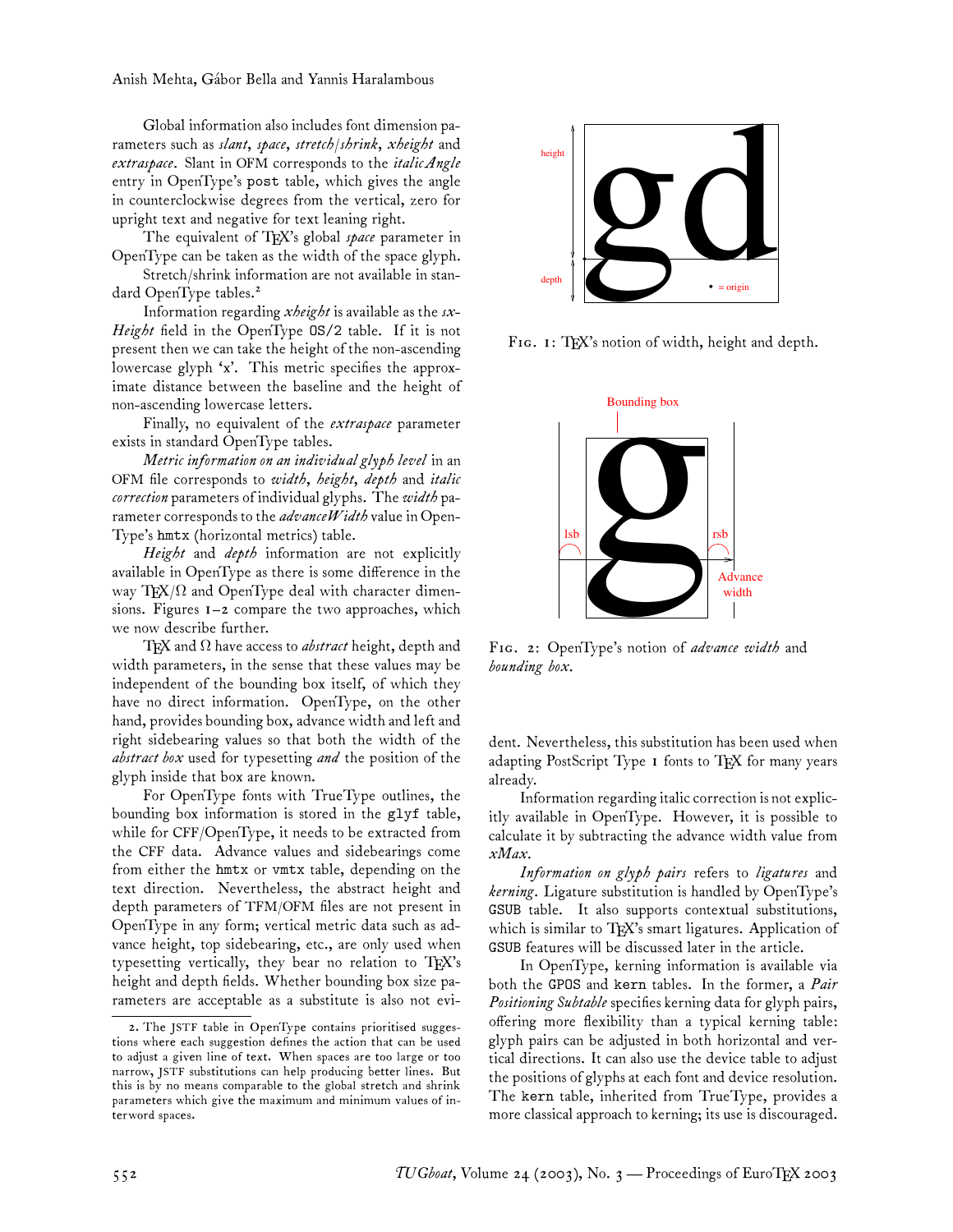### *OFM and OVF Creation*

As explained above, OFM file creation for OpenType fonts is solely a temporary solution until direct Open-Type access becomes available. Conversions described in the previous section are done by a Python utility called *makeovp*. The resulting OVP file can in turn be converted into OVF (virtual font) and OFM (virtual and real font metric) files by using the standard ovp2ovf utility.

In the virtual font, Unicode positions are mapped to glyph ID's according to the cmap table. Unencoded glyphs (swash alternates, contextual forms etc.) are automatically mapped to the private use area (PUA) of the Basic Multilingual Plane (U+E000...U+F8FF). The DVI file will use this "mixed" encoding scheme, by which *odvips* will later look up glyphs in the converted Open-Type font (see section on PFC tables). It has to be stated again that this is only a temporary solution: our longterm plan is to eliminate the need for virtual fonts, as far as OpenType is concerned.

# *Advanced Typographic Table Support in* Ω

This section presents how  $\Omega$  makes use of OpenType's socalled *advanced typographic tables* such as GSUB and GPOS. As explained earlier, full support for these tables will certainly require a major rewrite of the  $\Omega$  source code, which will most likely be a longer-term project. At the moment, only pair kerning information is used from the GPOS table (lookup type 2). If no GPOS table is present in the font, the kern table will be used instead, but only for TrueType outlines: CFF/OpenType fonts can only use the former.

The GSUB table is supported to a much greater extent: all kinds of lookups are handled with the exception of *Extension Substitution*. This is a major breakthrough that makes available such OpenType features as contextual ligature substitutions for Indic scripts, old style forms or small capitals in Latin, etc.

As a first step, OpenType substitution lookups need to be converted into  $\Omega TP$ 's ( $\Omega$  Translation Processes, [3]) by a Python utility named *makeotp*. This program will extract every feature and lookup type of every script from the OpenType font file given as input and generate, for each one of them, a separate OTP file.<sup>3</sup> The naming convention for these  $\Omega$ TP files is the following:

#### FontName-FeatName-LkupType-ScriptTag.otp

FontName is the name of the font. FeatName is the name of the feature that the  $\Omega T$ P provides; feature names conform to Microsoft's feature tag registry. LkupType is the type of lookup the given feature can perform. An example  $\Omega T$ P filename using the dlig (discretionary ligatures) feature for the *Palatino* (pala.ttf) font is pala-dlig-lkup4-latn.otp. Inside the newly generated  $\Omega$ TP file, one finds expressions such as:

|  | @"0051 @"0075 => @"E010: |
|--|--------------------------|
|  | @"0073 @"0070 => @"E026: |
|  | @"0073 @"0074 => @"FB06; |

where multiple glyphs are being replaced by a single ligature glyph. The hexadecimal codes represent Unicode character positions, coming from the cmap table. Here, the third expression replaces 'st' with a single ligature glyph 'st' (mapped onto the PUA). Behold, Dear Reader, as this is the world premiere of an  $\Omega$  document using OpenType fonts, with GSUB features applied!

pala-frac-lkup5-latn.otp is another example of a GSUB-originated  $\Omega$ TP performing contextual substitution. This  $\Omega$ TP contains the expressions of the form:

@"0034 @"002F @"0035 => @"2074 @"2044 @"2085; @"0034 @"002F @"0036 => @"2074 @"2044 @"2086; @"0034 @"002F @"0037 => @"2074 @"2044 @"2087;

where the first one replaces ' $4/5$ ' by ' $\frac{4}{5}$ ' through a contextual substitution: four, slash and five are replaced by foursuperior, fraction and fiveinferior respectively.

### *Using* GSUB *Features in* Ω *Documents*

While converting an OpenType font file, the *makeotp* utility will automatically generate  $\Omega \text{TP's}$  for the GSUB features present in the font. In order to access these features, one must include a *style* file corresponding to the script and font. For a *(font, script)* pair, the Fontname-LangTag.sty style file is generated automatically by *makeotp*. For example, for the *CourierStd* (CourierStd.otf) font and *Latin*, the file created will be CourierStd-latn.sty. At this moment, the style file does not turn on GSUB features automatically, it is up to users to activate the features they need. One includes the style file in the  $\Omega$  document header, i.e.,

\usepackage{CourierStd-latn.sty}

Then, to apply a specific feature, include

\pushocplist\CourierStddliglatn

at the point where the dlig (discretionary ligatures) feature of the Latin script is to be activated.

#### *Devanagari with* Ω*: A Case Study*

This section explains how to use  $\Omega T P$ 's for typesetting in the *Devanagari* script (especially in the Hindi language).

The following two input methods may be used:

- Velthuis Transliteration Scheme;
- a Unicode compliant editor.

<sup>3.</sup> In some cases, this operation will result in dozens of files per font. Do not forget: this temporary solution has been conceived to bring some key OpenType support to  $\Omega$  as quickly and easily as possible.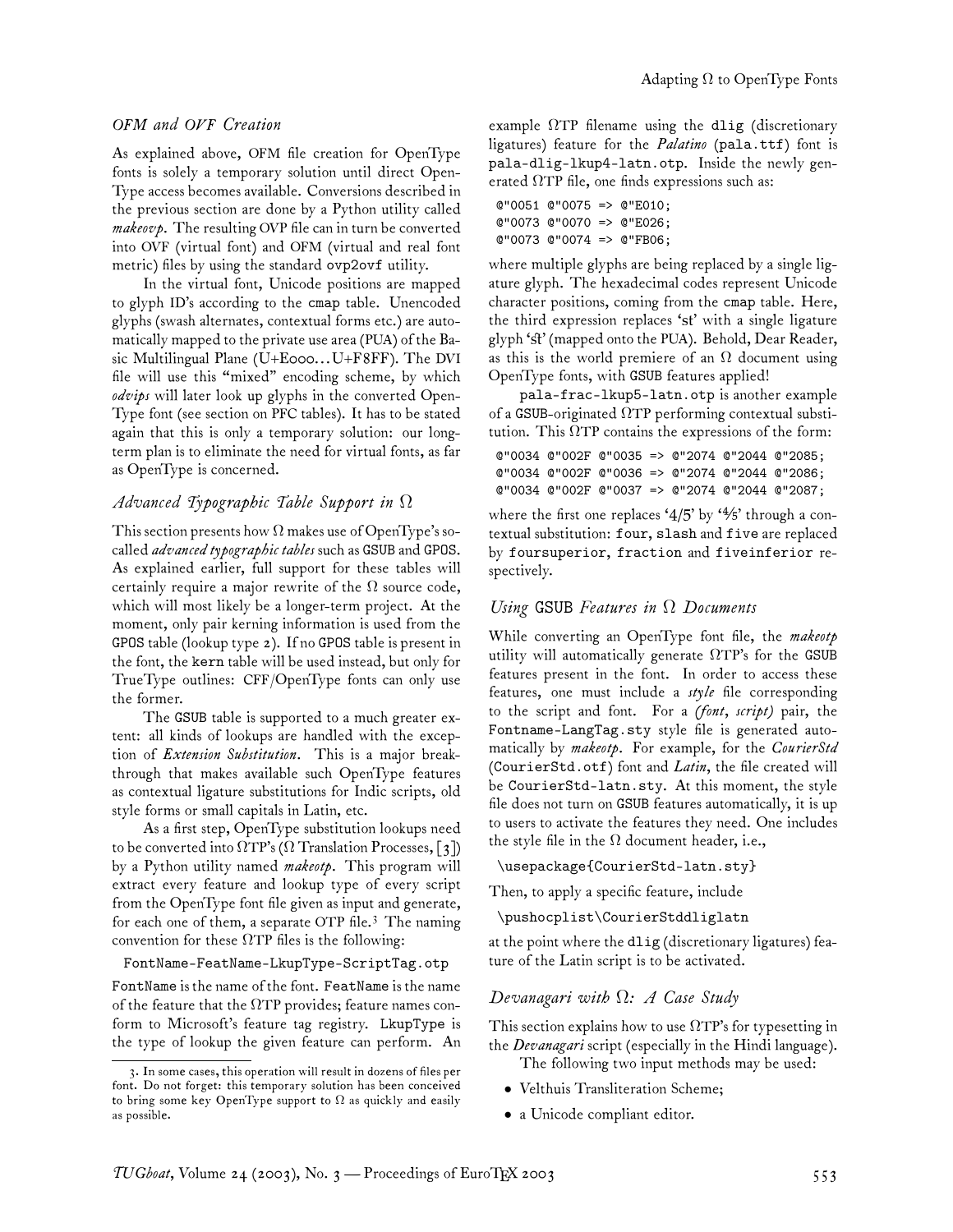The Velthuis scheme needs two ΩTP's to convert the input transcription into Unicode: velthuis2 unicode.otp and hindi-uni2cuni.otp, used to deal with *virama* and dependent vowels. In the case of the Hindi language, the final *virama* is removed by this ΩTP.

Things are easier using a Unicode (UTF-8) compliant editor:  $\Omega$  can read Unicode-based text directly. In this case, the two additional  $\Omega$ TP's used for the transliteration scheme are not needed. Only these two lines need be added to the header of the  $\Omega$  document:

#### \DefaultInputMode UTF8

# \InputMode currentfile UTF8

To turn on GSUB features inside  $\Omega$ , the following line needs to be included in the header, supposing that we are using the raghu.ttf font:

### \usepackage{raghu-deva.sty}

The *makeotp* program is intelligent enough to assemble this style file in such a way that OpenType features are applied in the correct order. For reference, the correct order for the Devanagari script is:

- nukt-Nukta form.
- akhn-Akhand Ligature.
- rphf-Reph form.<sup>4</sup>
- blwf-Below-base form.
- half-Half-form (pre-base form).
- vatu-Vattu variants.
- pres-Pre-base substitution.
- abvs-Above-base substitution.
- psts-Post-base substitution.
- haln-Halant form substitution.

The example below has been created using the *Raghu* OpenType font, with all GSUB features enabled. Note that, due to the lack of support for GPOS features, glyph positions may not always be correct.

भारत और रूस ने महत्त्वपूण समझौते किये । भारत और रूस ने बुधवार को महत्त्वपूण समझौतों पर हस्ताक्षर किये हैं जिनमें आतंकवाद से मुकाबला करने का एक संयुक्त समझौता भी शामिल है ।

# *Font and Glyph Outline Conversion*

The following sections of the article deal with outline conversion issues. As it has already been pointed out, there are virtually no printers today with built-in Open-Type font support. OpenType fonts will thus in all cases be converted before printing, either by a printer driver or by the application itself, to an appropriate format. In our case, no printer driver is available (native PostScript being produced), so we had to come up with our own font conversion procedure.

Theoretically, several destination formats are possible: PostScript Type 1, CFF (Type 2), Type 3, and even Type 42, for TrueType-flavoured OpenType. Each of these formats has its advantages and drawbacks:

- Type 1 enjoys complete support by all kinds of PostScript printers, including Level 1 printers. Its disadvantage is that conversion of TrueType-based OpenType fonts into PostScript is not trivial at all, and converting TrueType hints seems to be especially difficult;
- CFF is the deluxe edition of Type 1; it would be an ideal solution for Type 2 charstrings in CFF-based OpenType (no conversion is needed), but for True-Type outlines we face the same problems as with the Type 1 format. In addition, CFF needs Level 3 printers.
- although Type 3 is also universally supported, its major problem is that it is not suitable for PDF: Acrobat may render it very poorly. The PDF format has little support for Type 3 fonts, so that their glyphs end up being displayed as bitmap images. This not only affects rendering quality, but also obstructs glyph-to-character mapping mechanisms, so that Type 3 rendered glyphs cannot be searched, copied or indexed as characters;
- Type 42 could be a possible candidate for True-Type-flavoured OpenType: OpenType to True-Type conversion should not be difficult,<sup>5</sup> and the resulting TrueType font can easily be embedded in the Type 42 wrapper and then sent to the printer directly. However, a Level 2 printer is needed to interpret the Type 42 format, and furthermore, we know little about Type 42 compatibility with PostScript font operators such as glyphshow and charpath. Failure of these PostScript operators to work would mean that PostScript code using Type 42 fonts is of low quality.

After careful consideration of the advantages and disadvantages of each format, the two most promising choices seem to be Type 1 and Type 42. As our final decision, we opted for Type 1, mainly because of its simplicity and absolute support by printers— but this choice does not necessarily mean that Type 42 conversion will not be added later. If we consider discarding TrueType

<sup>4.</sup> The rphf and blwf features should not be used simultaneously. Two macros (in the form of ocplists) will be created, one with the rphf feature and the other with blwf, so that the user can switch between the two forms when necessary.

<sup>5.</sup> Speaking here of converting outlines and other basic data necessary for rendering, not about OpenType's advanced typographic tables.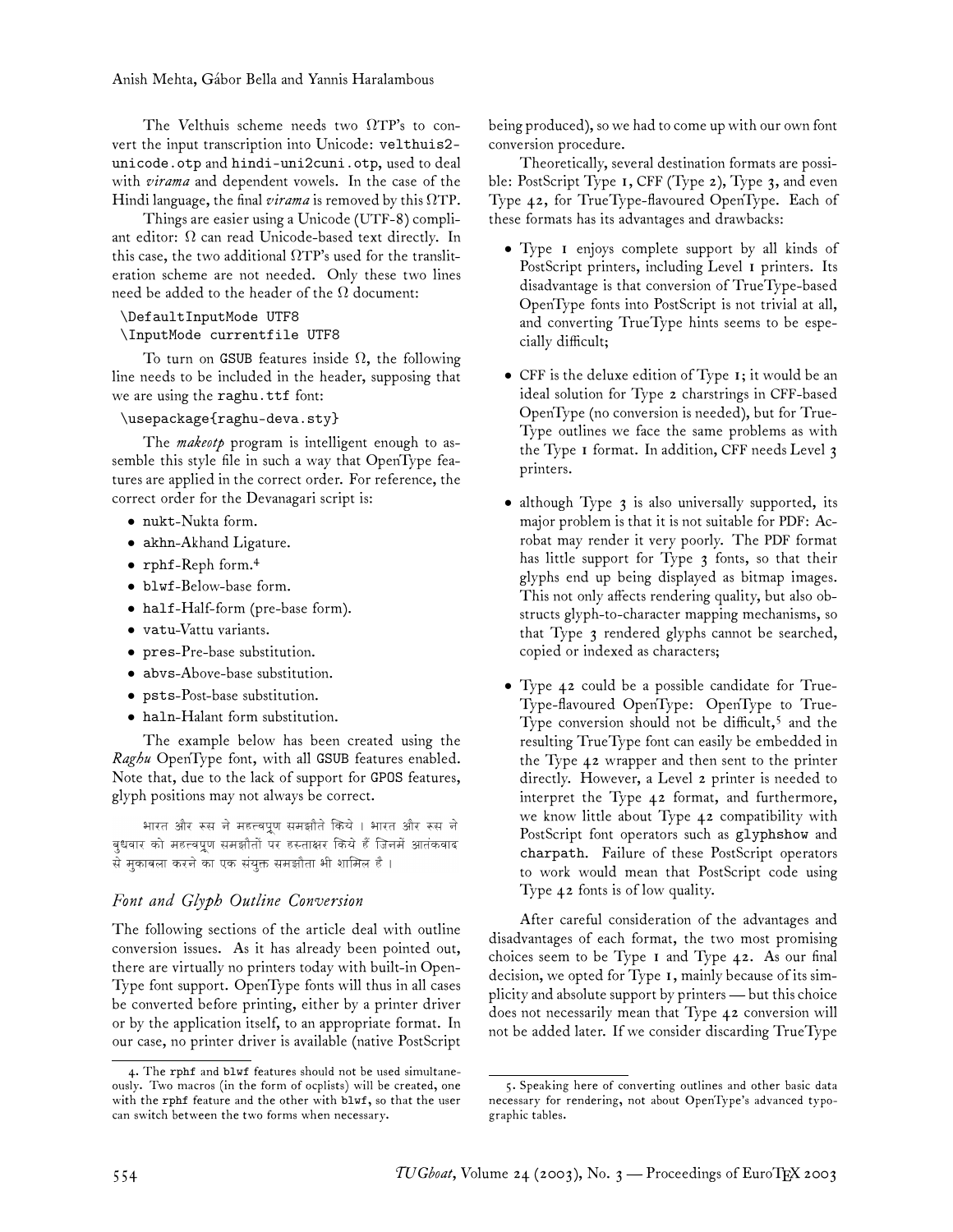hints acceptable (it should not matter for printed documents), OpenType to Type 1 conversion becomes a feasible, not too painful process.<sup>6</sup>

The solution we were looking for had to be intelligent enough to meet two important requirements: first, the same OpenType font should not be converted every single time it is used in a document, but *only once*, when it is first used. Secondly, to decrease the number of the resulting Type 1 fonts (and thus the size of the Post-Script document), glyphs not referenced in the DVI file (not used in the document) should not be included in the Type 1 fonts. In other words, *odvips* should be able to do *subsetting*. These two points are justified by the following arguments:

- If the OpenType font is large (CJKV fonts can occupy tens of megabytes), converting can take an excessive amount of time;
- Type I fonts can encode up to 256 glyphs, while for OpenType this limit is 65,536. A CJKV Open-Type font containing 10,000 glyphs would need to be converted into no less than forty Type 1 fonts.
- the download time of large fonts to the printer is slow, and printer memory is filled up quickly;
- we should keep the size of the final PostScript document as small as possible (Internet downloads, etc.);
- even if the OpenType file is small, why do the same conversion over and over again?

The method we propose is to convert OpenType fonts only at the time of their first use, and to store the converted Type 1 outlines in an intermediate format called *PFC* (abbreviation of "PostScript Font Container", also a logical continuation of PFA and PFB). The PFC format can be regarded as a Type I glyph directory that provides one-by-one access to charstrings (as opposed to monolithic Type 1 fonts), allowing *odvips* to assemble Type 1 fonts on the fly, only including glyphs that are used in the given document (see fig. 3). If, say, a Chinese text contains only 500 different ideographs, *odvips* will retrieve the corresponding glyphs from the PFC font and create two Type 1 fonts (instead of forty!) to be included in the PostScript document. We will call these partial Type 1 fonts *mini-fonts*. The advantage of partial font creation is that both document sizes and printer overhead will be greatly reduced.

# *A Brief Description of the PFC format*

We have chosen to design the PFC format to be compatible with the modular, table-based file structure of True-Type and OpenType (sometimes called *sfnt*) 7 so that all



FIG. 3: Conversion and integration of OpenType font data into a PostScript document.

PFC data may be included, as tables, into the original OpenType font itself, instead of storing them in a separate file. However, if the font's licence does not allow modification of the font file, we have no choice but to create a stand-alone PFC file.

Our PFC format defines the following tables:

- the header and table directory entries comply with OpenType's header format, although the checksum is not used (at least for now);
- the oMAP table contains mapping information: for all glyphs in the PFC, their glyph code (the same code is used in the DVI file), the corresponding Unicode value, PostScript name, and the position of the glyph's charstring length in the oCHR table;
- the oCHR table contains the length of charstrings as well as the charstrings themselves, already encrypted with *charstring encryption*; 8
- oGFD (Global Font Data) includes general information needed in Type 1 minifonts, such as italic angle and bounding box values;
- oPRI and oSUB contain the beginning of the *Private dictionary* and the subroutines of the Type 1 minifonts, respectively. At the moment, these tables are unstructured and their contents, including the entire subroutine set, are embedded into each minifont without change. In the future, we plan to replace this dumb temporary solution with intelligent subroutine handling (partial subroutine download).

It is important to point out that the PFC charstring directory can be generated on demand, at the first use of a given OpenType font. If *odvips*, while reading the DVI file, finds a reference to an OpenType font, it will first check whether the corresponding PFC file already exists. If it does not, the OpenType-to-PFC conversion starts automatically.

Since the two steps of OpenType-to-PFC conversion and assembly of minifonts are more or less independent,

<sup>6.</sup> According to unofficial statements of Adobe people in the OpenType discussion forum, even Adobe's "official" OpenTypeready applications like InDesign do an OpenType-to-Type1 conversion before printing.

<sup>7.</sup> See [1] for an overview of the OpenType file format.

<sup>8.</sup> See [2] for details.